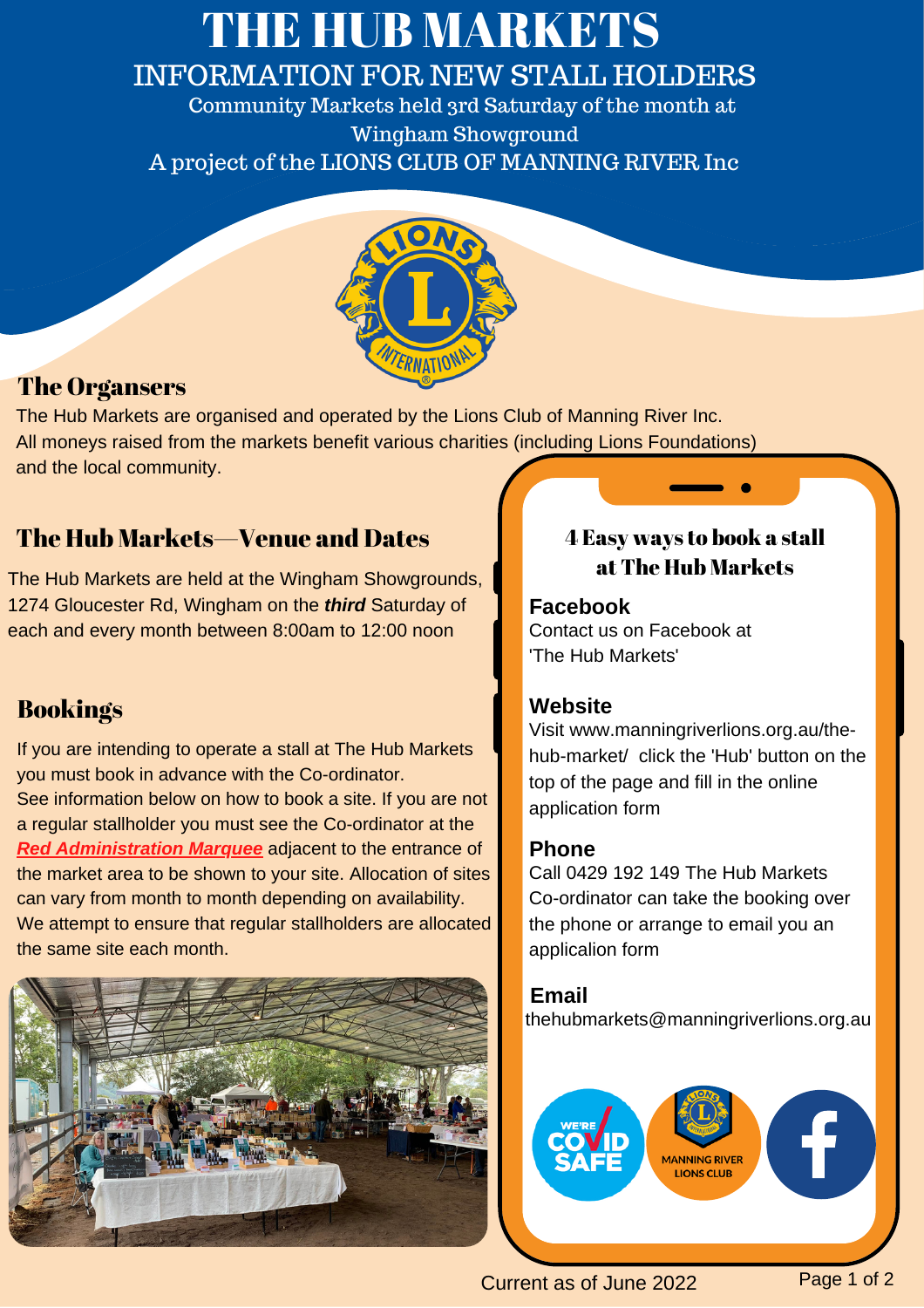## **Sites**

There are a range of sites available at the markets—undercover and outdoor. Some sites have access to electricity and water. Although sites are allocated to regular stallholders first, Hub organisers reserve the right to ask stall holders to move from their regular spots as to not have large spaces between stalls.

Casual stallholders are allocated sites subject to availability, although we attempt to meet your requirements. The gates to the Wingham Showgrounds are open from 5:30am on the day of the markets. Stallholders may commence setting up any time after that. You should be ready for trading by 8:00am.

No vehicles may be moved within the market area between 8:00am and 12:00 noon (when the market is operating).

#### Insurance

All stallholders are required to have a current Public Liability Insurance policy. If you have a current policy you will need to provide us with a copy of the Certificate of Currency when you first attend (and subsequently when the policy is renewed).

If you do not have public liability insurance the Lions Club of Manning River Inc maintains a General Liability Insurance policy for authorised stallholders. In order to be covered under this policy you must apply (Stallholder Application Form), be approved and pay a fee of \$10.00. This fee is in addition to the site fee. If you wish to be covered under this policy you must agree to its terms and conditions. The terms include an excess of \$1,000 for each and every claim. Specific exclusions also apply — these are included on the application form.

#### Fees

Site fees start from \$30.00. Site fees are payable on the day. The Hub Markets Coordinator will collect fees during the course of the morning.

## Guidelines

The Lions Club of Manning River Inc has prepared guidelines for the smooth operation of the Hub Markets — see over page